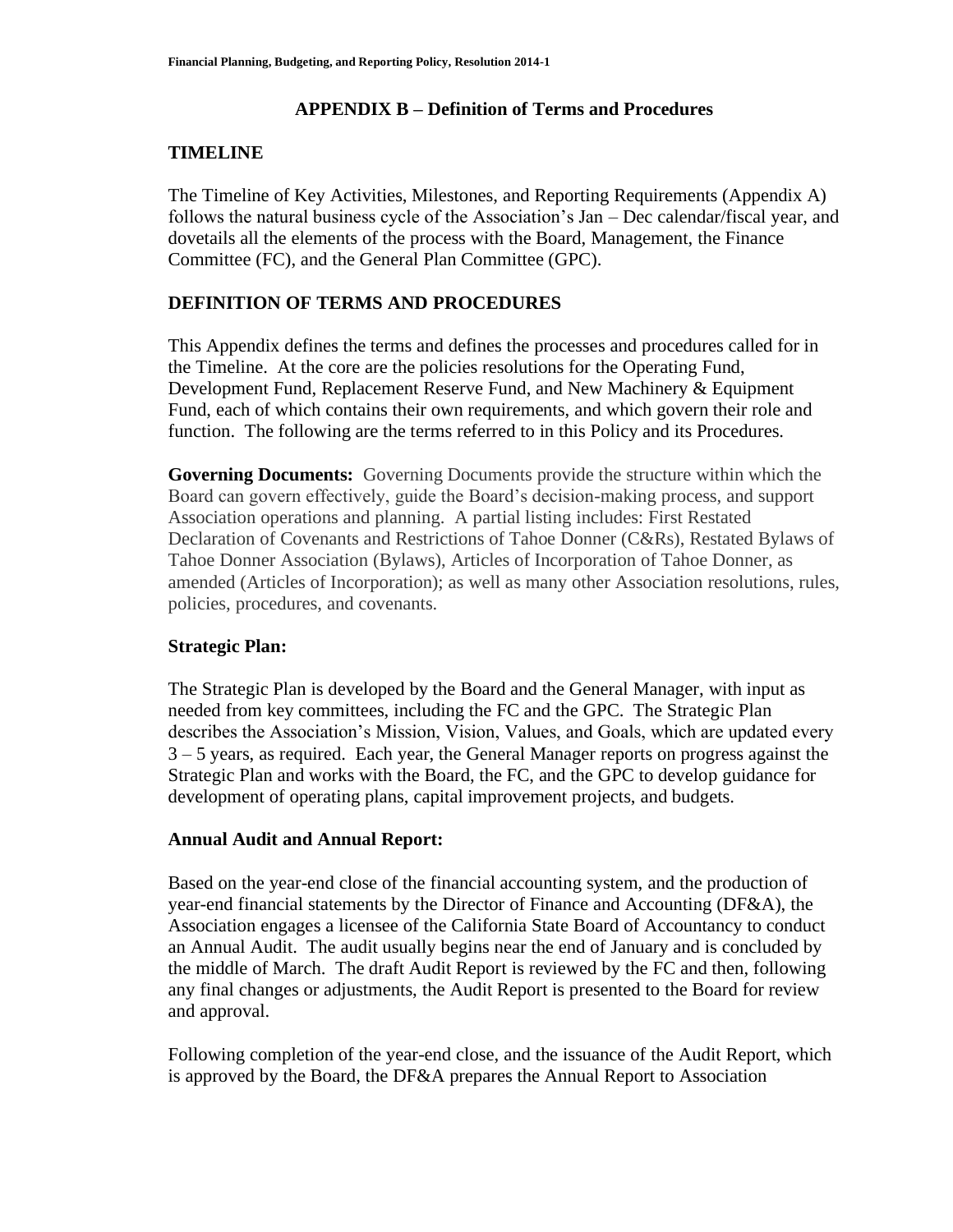Members, which is reviewed by the FC and the Board. This report is then published in the May issue of TD News, to be post marked no later that May, each year.

The year-end closing also provides financial and analytical information needed to assess the operating performance and the status of the all funds of the Association, establishing beginning balances for the coming year.

### **Replacement Reserve Fund:**

The Replacement Reserve Fund (RRF), which is based on the Association's Reserve Study, is a reserve account used to finance the repair, restoration, replacement or maintenance of existing major common area components, exclusive of structure replacement.

The RRF is used in conjunction with and in addition to the reserves provided by the Development Fund to plan and execute capital improvement projects approved by the Board.

The RRF is incorporated into the Association's Capital Funds Projection, which accounts for all capital improvement projects that require funding.

### **Development Fund:**

The Development Fund (DF) is a reserve account used to finance capital improvement projects; including real estate acquisitions, building upgrades and additions, and building replacements that do not qualify for funding from the RRF.

The DF is used in conjunction with and in addition to the reserves provided by the RRF to plan and execute capital improvement projects identified in the General Plan and derived from other sources approved by the Board.

## **General Plan:**

The Board has charged the GPC to work together with Management, Association Members, the FC, and the Board, to develop a General Plan (GP) that identifies capital improvement projects to address the present and future needs of the Association. The GP, which is updated annually, defines, prioritizes, and estimates capital improvement projects annually and in 5-year segments, over a 20-year planning horizon. The GP, and any updates, are reviewed and approved by the Board. Additionally, capital improvement projects not included in the GP may be recommended and designated by the Board each year.

## **Capital Funds Projection:**

The Capital Funds Projection (CFP) lists and accounts for all capital improvement projects indentified by the GPC, Management, and the Board that require funding.